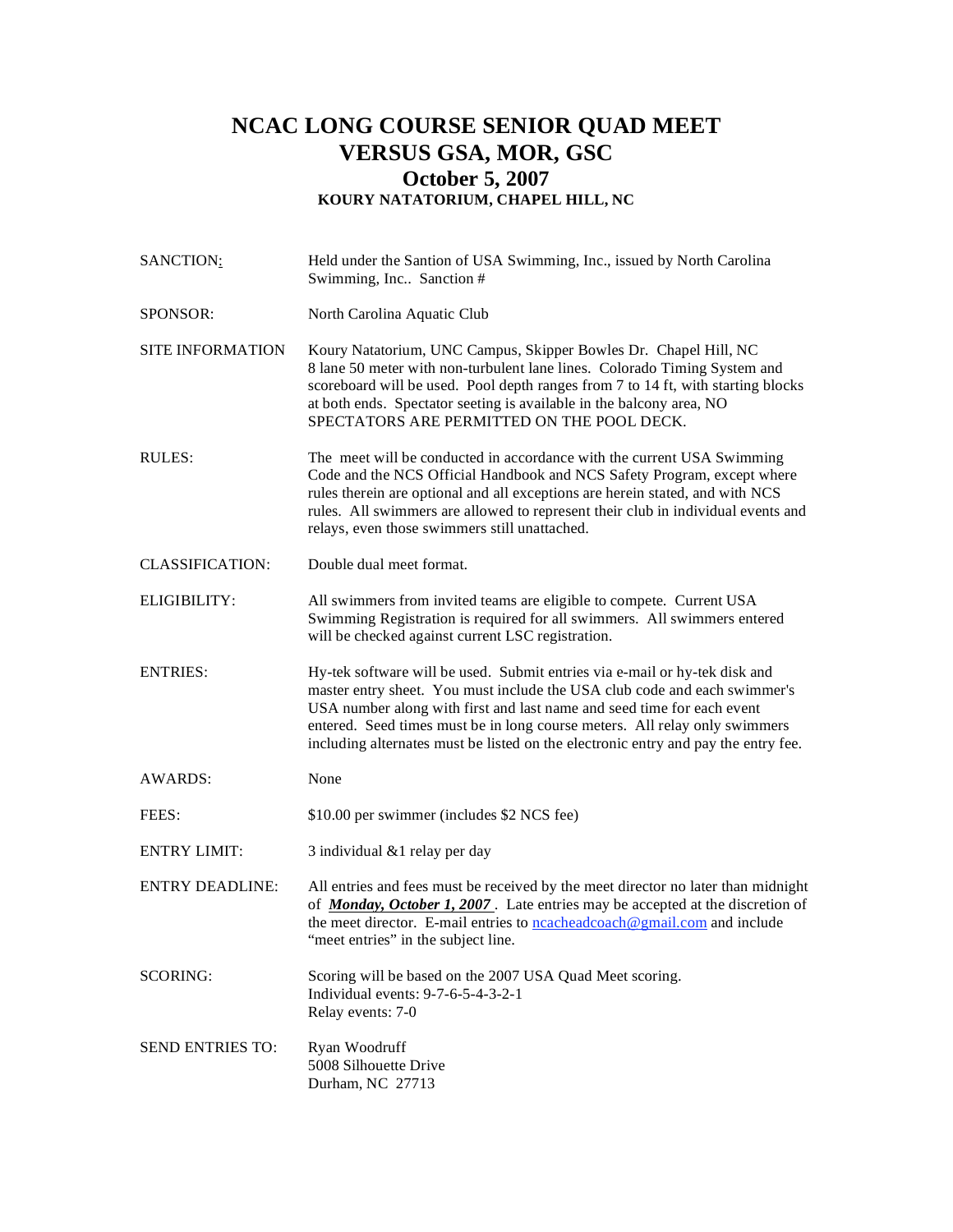Make checks payable to "North Carolina Aquatic Club"

| <b>MEET DIRECTOR:</b> | Ryan Woodruff and Sean Quinn                                                                                                                                                         |
|-----------------------|--------------------------------------------------------------------------------------------------------------------------------------------------------------------------------------|
| <b>MEET REFEREE:</b>  | Mike Hoffer, mike@carolinaclosetsplus.com                                                                                                                                            |
| SAFETY:               | The North Carolina Safety Program is in effect for this meet. Coaches<br>are advised to closely supervise their swimmers at all times. No running or<br>horseplay will be tolerated. |

**United States Swimming, Inc., North Carolina Swimming, Inc., and North Carolina Aquatic Club shall be held free and harmless from any and all liabilities or claims for damages arising by reason of injuries to anyone during the conduct of this event.**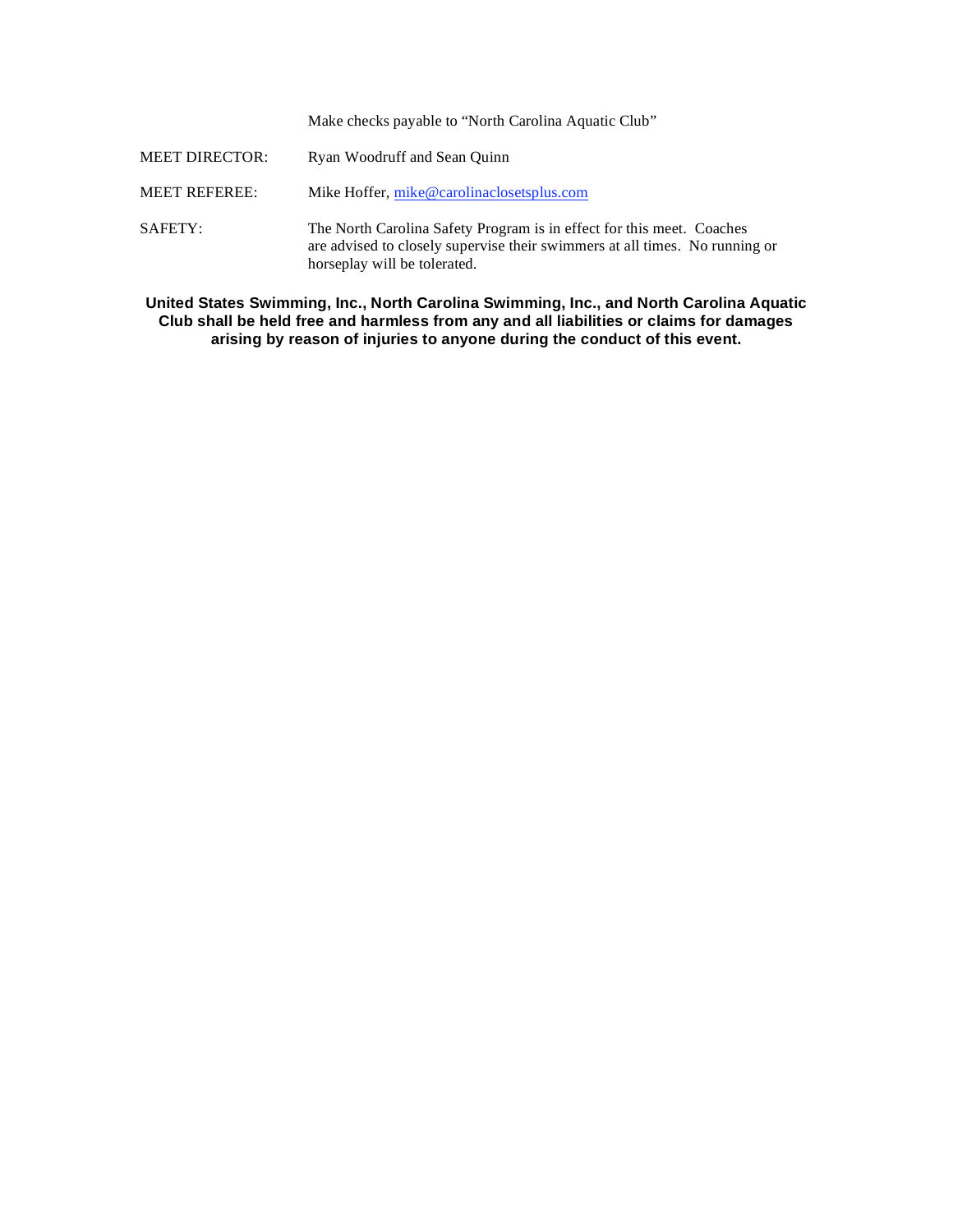## **NCAC LONG COURSE SENIOR QUAD MEET VERSUS GSA, MOR, GSC Friday, October 5, 2007**

#### \*\*THREE EVENT & ONE RELAY LIMIT PER DAY \*\*

**Warm-ups: 5:30 p.m. Timed Finals: 6:45 p.m.** 

### **ORDER OF EVENTS**

| WOMEN |                             | VIEN           |
|-------|-----------------------------|----------------|
| 1     | <b>SENIOR 400 FREE</b>      | $\overline{2}$ |
| 3     | <b>SENIOR 100 BREAST</b>    | 4              |
|       | **10-minute warm-up break** |                |
| 5     | <b>SENIOR 100 FLY</b>       | 6              |
| 7     | <b>SENIOR 100 FREE</b>      | 8              |
|       | **10-minute warm-up break** |                |
| 9     | SENIOR 200 IM               | 10             |
| 11    | <b>SENIOR 100 BACK</b>      | 12             |
|       | **10-minute warm-up break** |                |
| 13    | <b>SENIOR FREE RELAY</b>    | 14             |

#### **WARM-UP PROCEDURES**

Teams will be assigned to the following warmup lanes for all times before and during the meet and are responsible for the conduct of warmup in their lanes: NCAC: Lanes 1-2

MOR: Lanes 3-4 GSA: Lanes 5-6 GSC: Lanes 7-8